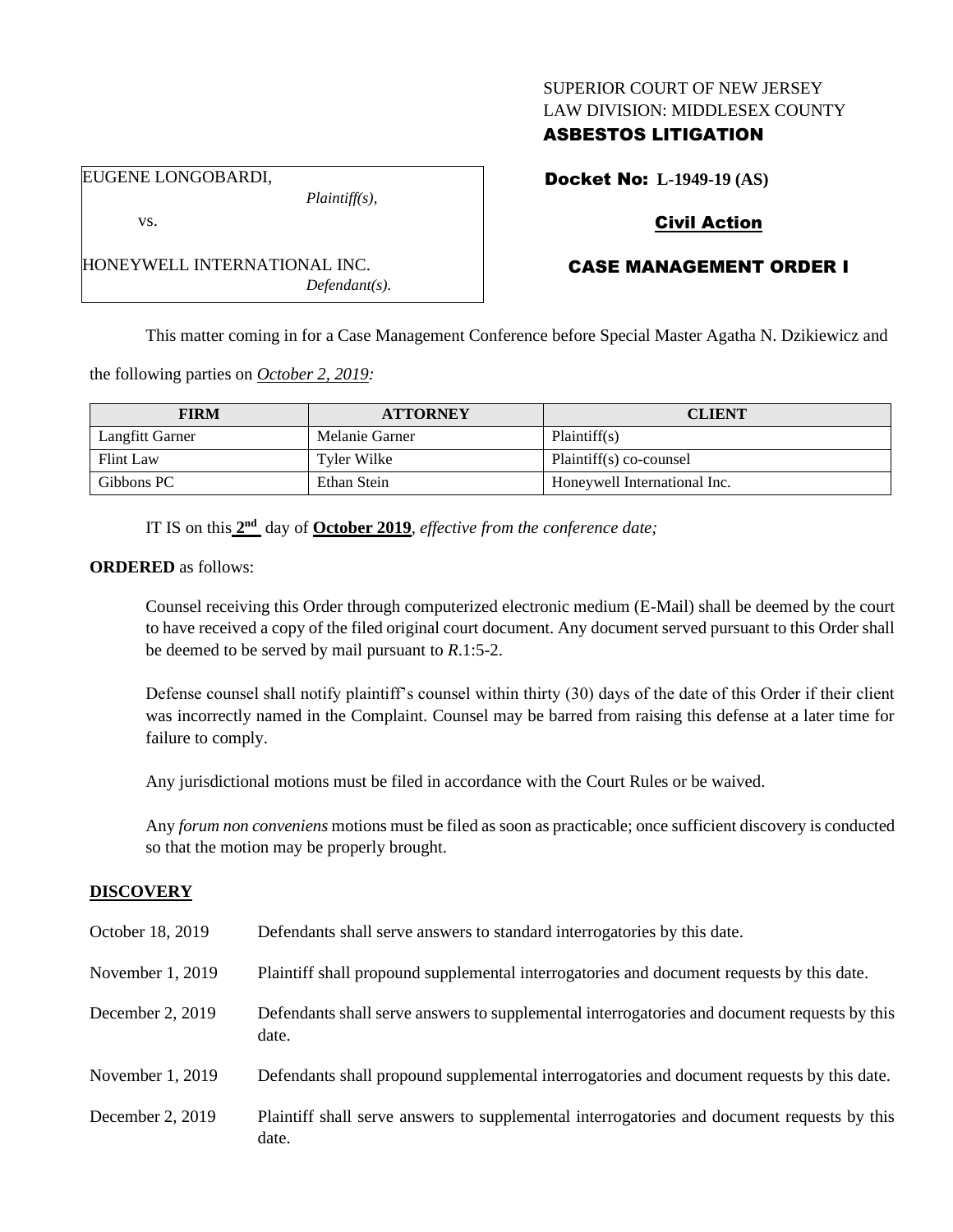- February 28, 2020 Fact discovery, including depositions, shall be completed by this date. Plaintiff's counsel shall contact the Special Master within one week of this deadline if all fact discovery is not completed.
- February 28, 2020 Depositions of corporate representatives shall be completed by this date.

### **EARLY SETTLEMENT**

March 6, 2020 Settlement demands shall be served on all counsel and the Special Master by this date.

### **MEDICAL EXPERT REPORT**

| January 31, 2020 | Plaintiff shall serve medical expert reports by this date.                                                                                                                                                                                               |
|------------------|----------------------------------------------------------------------------------------------------------------------------------------------------------------------------------------------------------------------------------------------------------|
| January 31, 2020 | Upon request by defense counsel, plaintiff is to arrange for the transfer of pathology specimens<br>and x-rays, if any, by this date.                                                                                                                    |
| May 15, 2020     | Defendants shall identify its medical experts and serve medical reports, if any, by this date. In<br>addition, defendants shall notify plaintiff's counsel (as well as all counsel of record) of a<br>joinder in an expert medical defense by this date. |

### **LIABILITY EXPERT REPORTS**

| January 31, 2020 | Plaintiff shall identify its liability experts and serve liability expert reports by this date or |
|------------------|---------------------------------------------------------------------------------------------------|
|                  | waive any opportunity to rely on liability expert testimony.                                      |

May 15, 2020 Defendants shall identify its liability experts and serve liability expert reports, if any, by this date or waive any opportunity to rely on liability expert testimony.

### **SUMMARY JUDGMENT MOTION PRACTICE**

March 12, 2020 *(Thursday)* Summary judgment motions shall be filed no later than this date.

April 9, 2020 *(Thursday)* Last return date for summary judgment motions.

### **ECONOMIST EXPERT REPORTS**

| January 31, 2020 | Plaintiff shall identify its expert economists and serve expert economist report(s), if any, by |
|------------------|-------------------------------------------------------------------------------------------------|
|                  | this date or waive any opportunity to rely on economic expert testimony.                        |

May 15, 2020 Defendants shall identify its expert economists and serve expert economist report(s), if any, by this date or waive any opportunity to rely on economic expert testimony.

### **EXPERT DEPOSITIONS**

June 5, 2020 Expert depositions shall be completed by this date. To the extent that plaintiff and defendant generic experts have been deposed before, the parties seeking that deposition in this case must file an application before the Special Master and demonstrate the necessity for that deposition. To the extent possible, documents requested in a deposition notice directed to an expert shall be produced three days in advance of the expert deposition. The expert shall not be required to produce documents that are readily accessible in the public domain.

 $\_$  , and the set of the set of the set of the set of the set of the set of the set of the set of the set of the set of the set of the set of the set of the set of the set of the set of the set of the set of the set of th